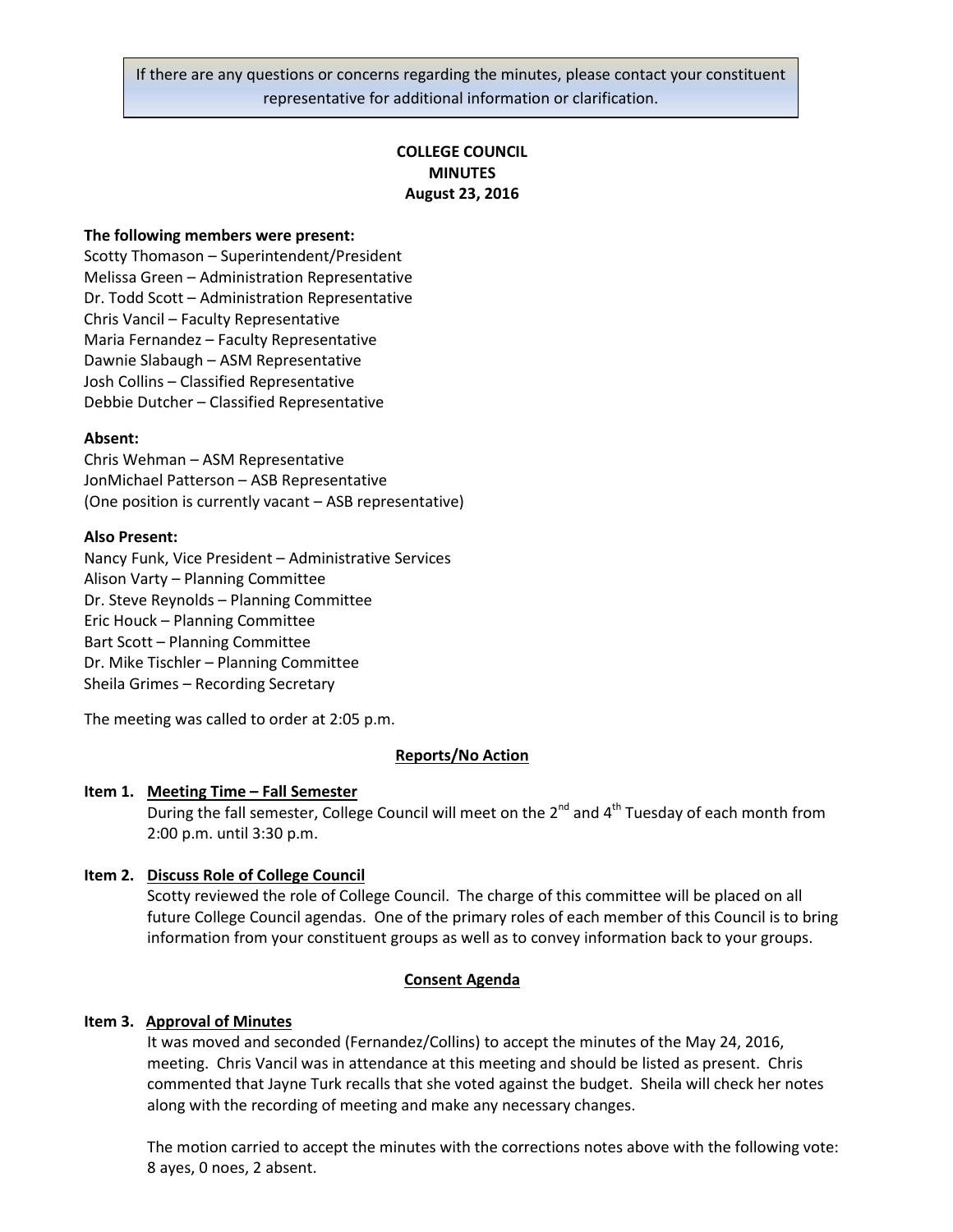## **Regular Agenda**

## **Item 4. Proposed Final FY 2016-2017 Budget**

Scotty stated that Nancy Funk presented the Proposed Final 2016-2017 Budget to the Budget Advisory Committee last week for their review. In order to expedite the review process, the members of the Planning Committee were asked to join College Council today to review the Proposed Final 2016-2017 Budget. Nancy plans on presenting this proposed budget to the Board of Trustees at their September Board meeting.

Nancy provided an overview of the general fund noting that there were not a lot of changes from the Tentative 2016-2017 Budget which was brought to the group at their last meeting in May. She reported that the most noticeable differences are the 2015-2016 estimated actuals stating that the current figures presented are more "real" than what they were estimating in May. We reported 2,830 for our P2 period at the end of May. Because of the lack of growth state-wide, the State was able to fully fund us through the Chancellor's Office. That affected not only 2015-2016 income, which we won't see until February 2017, but it also affects a number of other items, lottery dollars, mandated costs, items allocated based on the P2 attendance reporting. Because there was three percent growth that wasn't allocated statewide in 2015-2016, it set us in a position that if we could maintain that number, we would be eligible for growth dollars as the growth dollars for 2016-2017 fell from three percent to two percent statewide. We reported 2,819 FTES on the final report in July. This final number is what the 2016-2017 budget is based upon.

The State did not provide us with any COLA for this year. Also, this budget does not include growth dollars. We are hopeful we can achieve growth, but it is not wise to include something we are not sure we can achieve. However, the budget does include all of the step increases and the STRS and PERS increases. Current vacant positions are in the budget. Also, there are a few new positions that are being discussed that have not been included in the budget. We are working on developing a list of new positions. We do not want to add positions that we cannot sustain. When looking at positions from a District standpoint, we ask which positions are more critical. Safety comes first, student services are second.

There will be at least two fewer police academies in 2016-2017 because we pushed two of last year's academies into the 2015-2016 year. This year, we have one year of stability funding based on our reported FTES for 2015-2016, this means that we will be paid for 2,819 FTES whether or not we generate this amount of FTES.

In FY 2015-2016, we retained \$500,000 in one-time monies. We spent \$200,000 and carried over \$300,000 for unfunded expenditures into FY 2016-2017. As we consider spending that \$300,000 we want to make sure those expenditures are well thought-through discussions. For FY 2016-2017 we will have a balanced budget with a slight net income of \$159,000. Our ending fund balance for 2015-2016 is approximately 13 percent. Last month, the Board set goals and asked that we maintain at least a 12 percent fund balance and we will achieve that goal.

Chris Vancil inquired about new positions and wanted to know how they are prioritized. Nancy replied that requests are done by managers or department heads. Those proposed positions go to Human Resources and then are brought to Executive Cabinet. We are trying to look at classified and lower-level management positions from a District perspective (not instructional positions). Nancy said we are considering the addition of an electrician as we have been hiring out for our electrical needs and we would prefer to have that work done in-house. Chris requested that faculty have input on any institutional hiring. Maria Fernandez would like to have a conversation about what is sustainable and create a definition for the institution.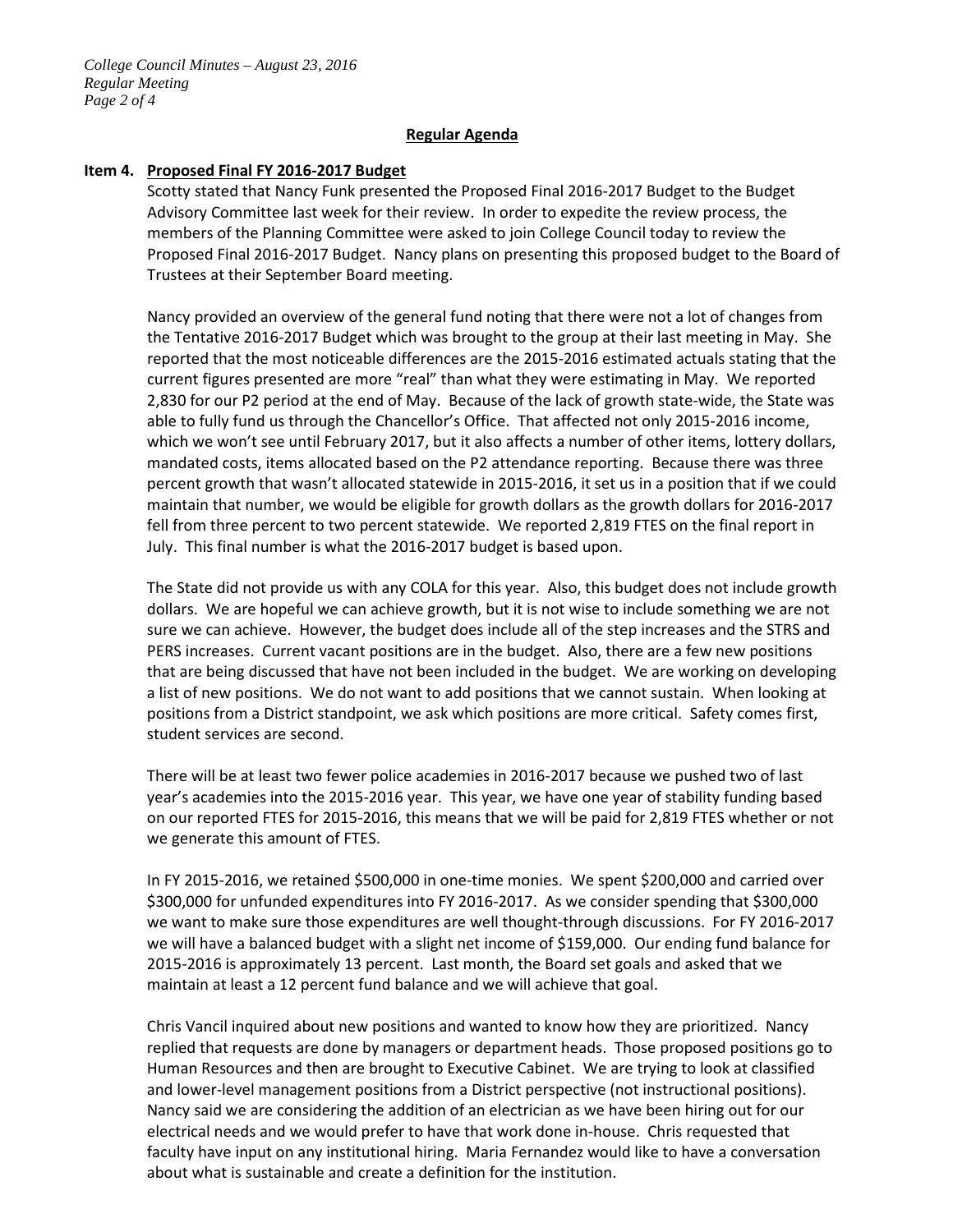*College Council Minutes – August 23, 2016 Regular Meeting Page 3 of 4*

# **Item 4. Proposed Final FY 2016-2017 Budget (Cont'd)**

Chris Vancil commented that the Budget Committee did not see the final budget until the day of the meeting. Nancy admits the timing is problematic as she was waiting on other people in order to finalize the budget. With the revisions that are being made to the Planning by Design document, Nancy expects that the timing for the budget process can be moved back. This will aid in the review of the tentative budget; however, the review period for the final budget cannot be changed.

Nancy concluded her presentation by providing a brief overview of the remaining funds.

Josh Collins noted that there has been a reduction in the student health fees and expressed his concern regarding the diminishing mental health services for students. Melissa Green explained that students are charged a student health fee which funds our health services. It was decided that students who are dually enrolled are exempt from paying student health fees. The consequence from that action is there has been a reduction in dollars available for services. Nancy stated that the District has been supplementing these services through our general fund. The personal counseling position is currently vacant but should be filled shortly.

On behalf of the Planning Committee, Eric Houck commented that it would be beneficial to have more insight into our budget so that there can be more collective decisions made on priorities and the direction the College is going. Chris stated that if priorities are clear and understood, then decisions make themselves.

Scotty shared that he appreciated the questions as well as the discussion today. He understands that communications regarding the budget need to be improved. Also, he believes that the Planning Committee is currently working on updating the Planning by Design document due to timeline issues.

Chris announced that he will be voting against the budget he doesn't believe there was enough bottom-up building in the budget. Also, in good conscience, he cannot vote for a budget that spends less money on instruction when we are trying to build FTES. Chris doesn't believe it is a bad budget but for him it is a philosophical issue.

It was moved and seconded (Vancil/Collins) to recommend approval of the Proposed Final FY 2016- 2017 Budget. The motion carried with the following vote: 6 ayes, 1 noes, 1 abstention, 2 absent.

# **Item 5. Recommend Revisions to Administrative Procedures**

In order to improve institutional effectiveness, the visiting Accreditation Team recommended that the College continue the evaluation process of the governance and decision-making processes but more widely communicate those results to the campus community. Therefore, Mike Graves volunteered to update Administrative Procedure 3250 - Institutional Planning and Evaluation.

It was moved and seconded (Collins/Vancil) to recommend approval of Administrative Procedure 3250 with suggested changes.

There was much discussion as to what is meant by a 360-degree evaluation. Chris Vancil requested that "May" be changed to "April" in Section II C.5 and "Prior to the end of the academic year" be changed to "By May 1" under Section II C.7.

It was moved and seconded (Green/Collins) to table this item until Mike Graves can provide a detail explanation of what is meant by the term 360-degree evaluation. The motion passed unanimously.